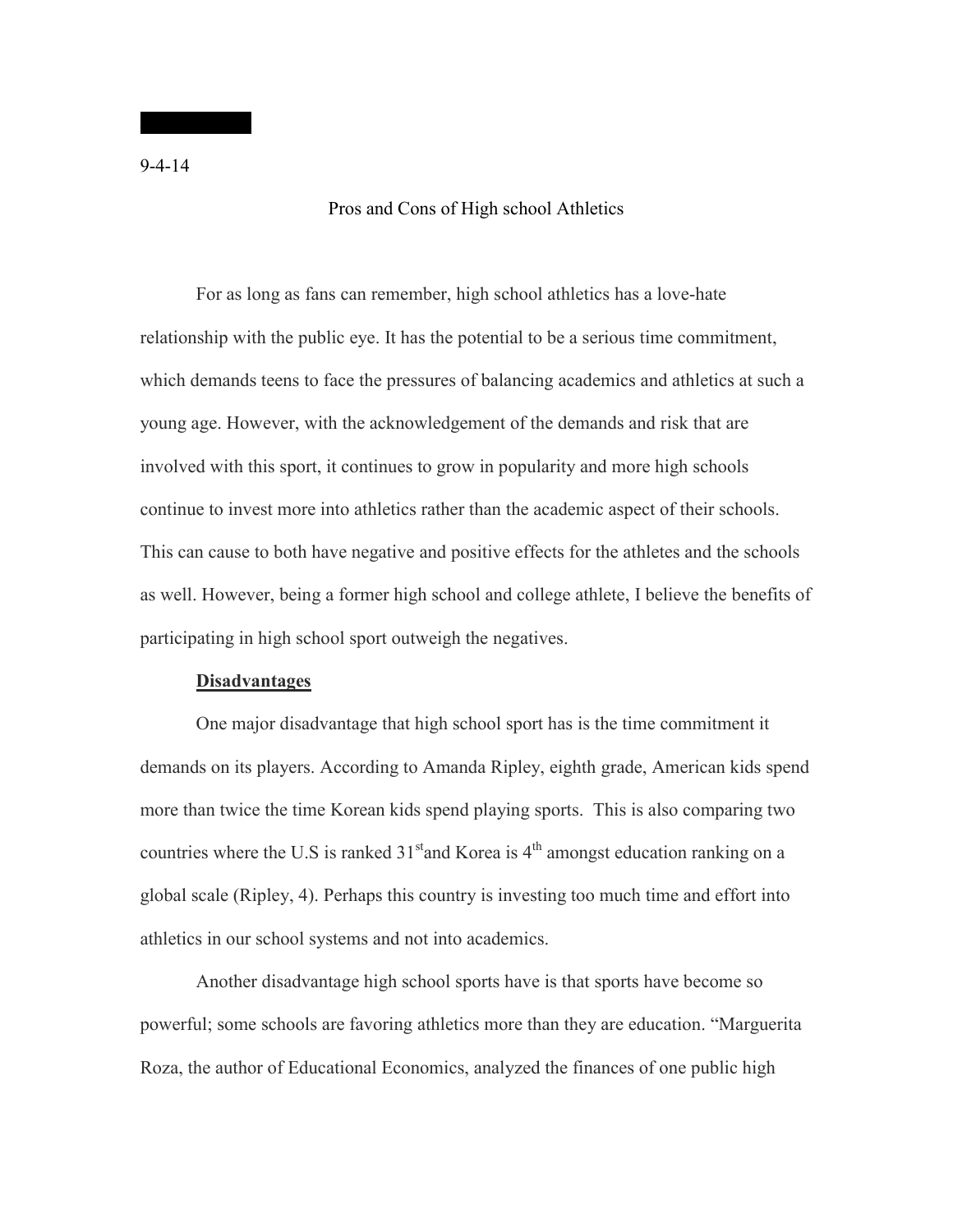school in the Pacific Northwest, she and her colleagues found that the school was spending \$328 a student for math instruction and more than four times that much for cheerleading- \$1,348"pending less on the educational aspect and more into the athletic departments" (Ripley, 6).

## Advantages

While there are multiple disadvantages of high school athletics, there can be many advantages. For example the benefits of an athlete participating can lead to the result of teaching life skills and values to athletes. Even for the select few athletes, participating in high school sports can provide a better opportunity to earn a college degree if their talents meet the standards.

Another example of how high school sports are beneficial to a student is it helps them develop better roles in leadership. When players first start participating in these sports, they tend to look towards the older athletes who have more experience and better leadership. As athletes progress with the program, they will eventually embody what they have learned from the older athletes and pass it on to the younger ones. They will develop a better understanding of how having leadership qualities can benefit them in not only the playing field, but off the field as well in real life situations. This is often where student athletes get a first experience at what its like to play a major leadership role, causing them to try and find out what type of leadership style best suits them.

Third, a benefit of participating in high school sports is that it teaches social skills with other athletes. Students who participate in sports often develop close relationships with other team members simply because they have a common ground of having an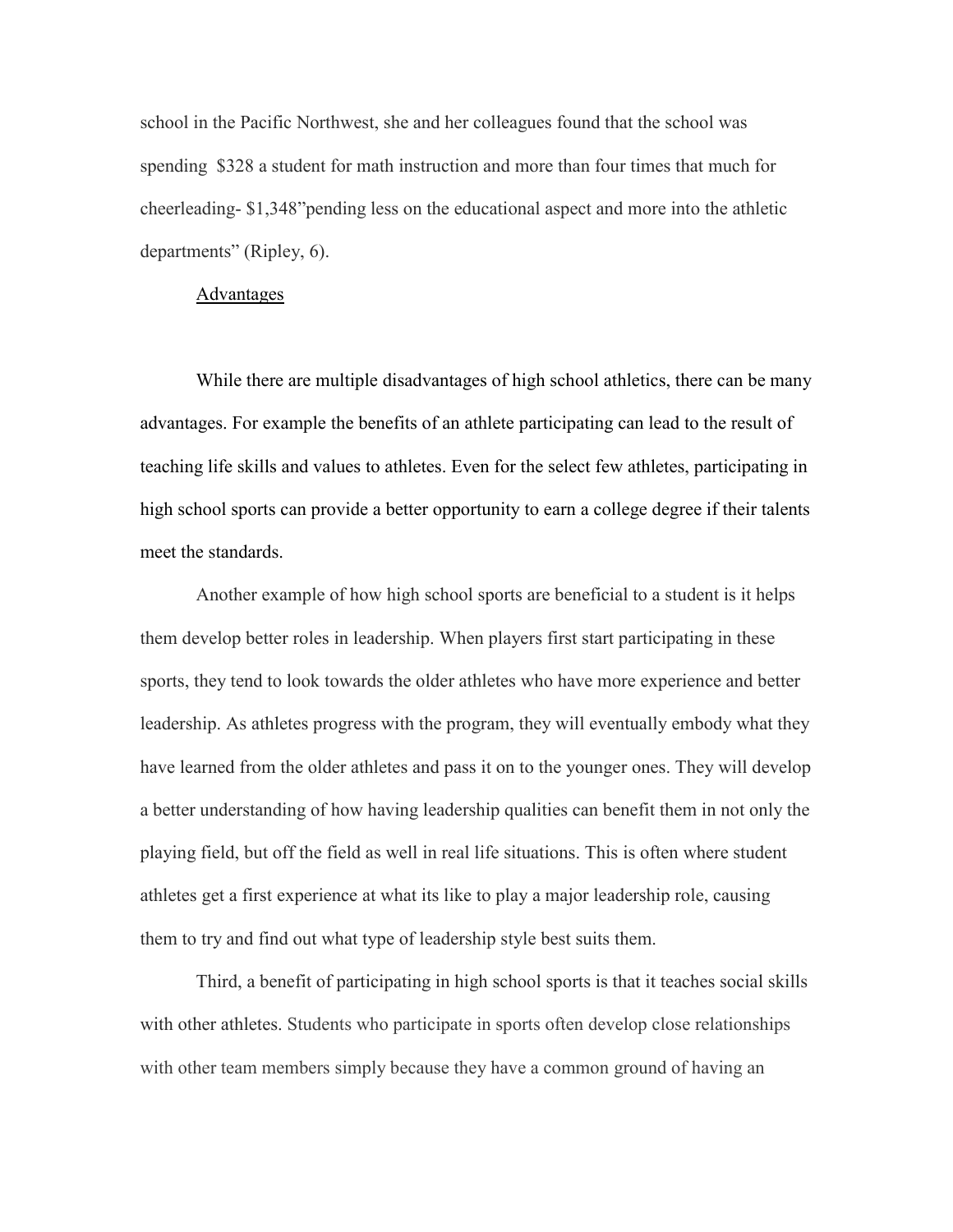interest in the particular sport they are playing. Though a negative to participating in high school sports is the time commitment, spending a certain amount of time with a select group of people will cause the athletes to become closer together and develop relationships with one another during and long after high school sports are over.

In conclusion, though there are many negative sides to participating in high school sports, the positives seem to outweigh the negatives. For as long as there will be high schools, there will be high school sports. The popularity and participation will continue to rise and more money will be spent on favoring athletics over education. Though there will always be negative sides to participating in high school sports, I believe the negatives can be modified to become positives such as; trying do distribute the money evenly between academics and athletics. The positives will remain the same because I believe the reason why high school sports started in the first place were due to the fact that participating in organized sports at such a young age develops leadership as well as develops social skills.